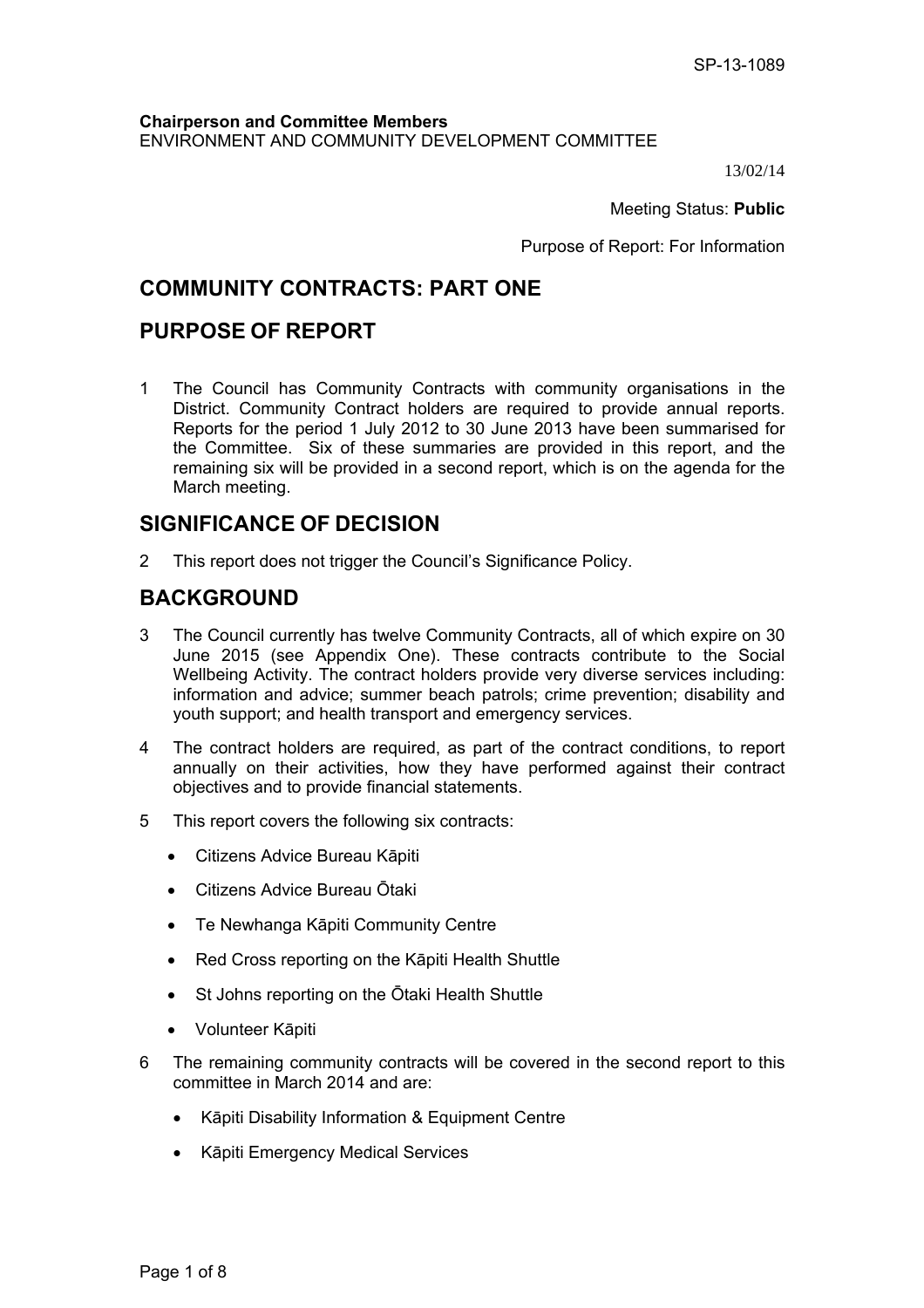- Kāpiti Safer Community Trust
- Kāpiti Youth Support (KYS)
- Surf Life Saving New Zealand reporting on Paekākāriki and Ōtaki beaches
- 7 Splitting the reporting in two allows public speaking by contract holders to be spread across two meetings. Analysis of the financial reporting is provided in the Community Contracts Part Two report.
- 8 Contracts are generally reviewed and awarded in line with LTP timeframes. A follow up review of this funding will be undertaken later this year and a report provided to the Committee to inform decisions on Community Financial Support for the 2015 LTP. The review will include assessment of the expenditure in accordance with the new purpose for local government: "to meet the current and future needs of communities for good-quality local infrastructure, local public services, and performance of regulatory functions in a way that is most cost effective for households and businesses."

# **CONSIDERATIONS**

9 Summaries of the six organisations in this report are provided in Appendix Two. No risks or causes for concern have been identified with these contracts.

### **Te Newhanga Kāpiti Community Centre**

- 10 Additional information on Te Newhanga Kāpiti Community Centre is provided in this report as Te Newhanga is undergoing significant change. The Council has been working closely with the Management Committee of the Community Centre over the last three years on improvements to governance, policy and procedures and management, and supporting planning for the future. There has been considerable progress.
- 11 Te Newhanga is in the heart of the town centre and is an important asset which can contribute to the District's social wellbeing. For more than sixteen years, the Centre has been managed by a Management Team which, in addition to the Elected Member appointee has a staff advisor.
- 12 The Council provides significant support for Te Newhanga above that covered in the Community Contract. The Council:
	- Owns the land and the building;
	- Maintains the building and assets (any costs above \$1000). The building and its assets were gifted to the Council after it was completed. The Centre was financed by a major community fundraising drive and a loan from the Council which has since been repaid;
	- An Elected Member is appointed to the Management Team;
	- Additional funding has been provided to start the refurbishment of the Centre and to support the community programmes.
- 13 While Te Newhanga has played a very valuable role over the years, the Management Team has concluded that the Centre has not moved with the times as it should. The Team has worked hard recently to make the Centre more relevant to the community's needs. The Social Wellbeing Team has worked with the Management Team to support this process. In recent years, the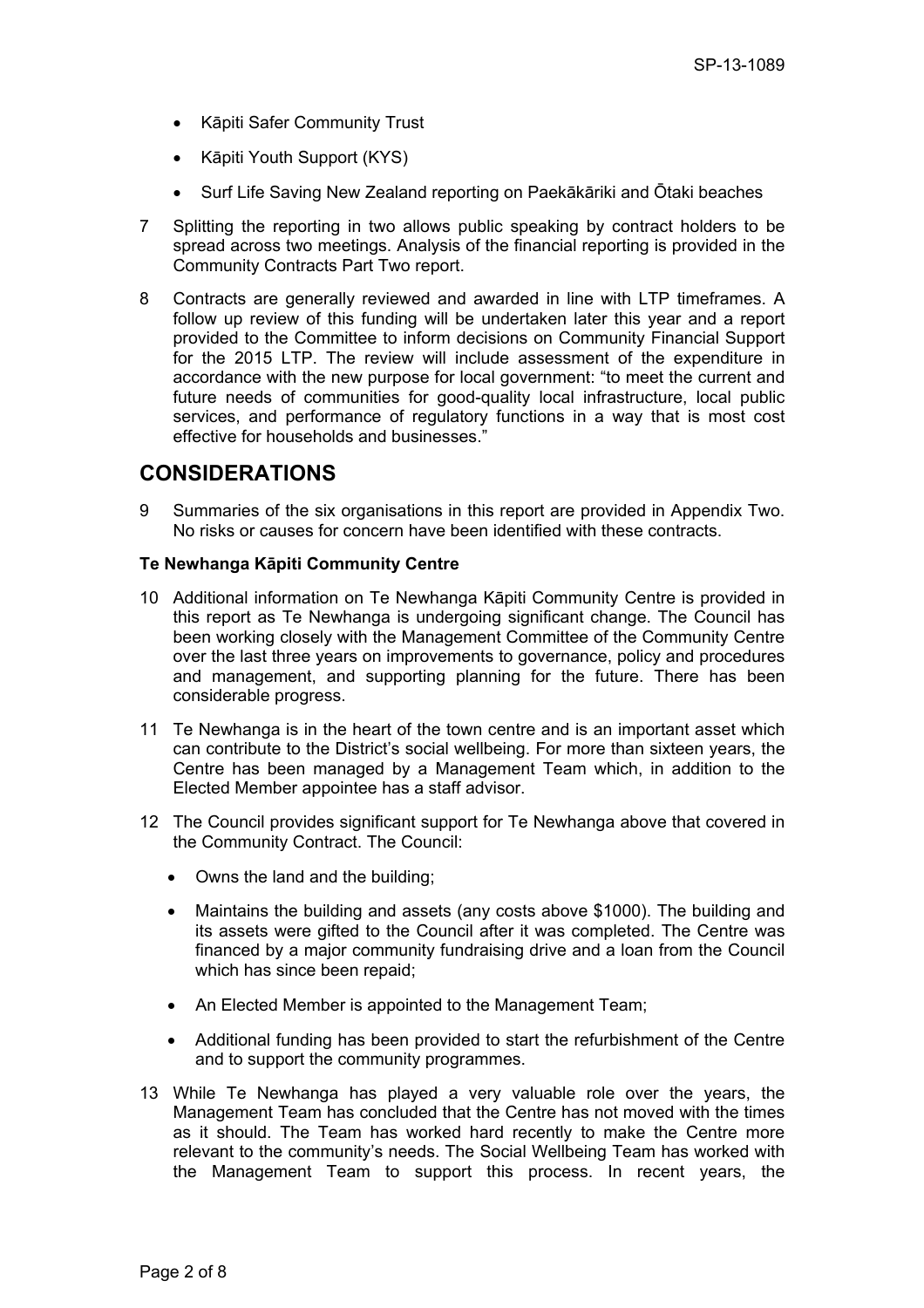Management Team has been working hard to prepare the Centre for the future needs of the District, including:

- Re-assessing its governance and management structures;
- Planning for refurbishment work on the entrance, foyer and storage areas to increase its appeal;
- Ensuring that its finances are on a sustainable footing
- Updating the Centre's booking and finance systems; and
- Developing the brand including the logo, Facebook page and other communication needs.
- 14 Overall feedback from users has been very encouraging and the Team report that a number of small businesses have been supporting the Centre in kind.

15 A more in depth summary is provided in Appendix Two.

## Financial Considerations

16 There are no financial considerations as a result of this report.

## Legal Considerations

17 There are no legal considerations.

## **Delegation**

18 The Environment and Community Development Committee has delegated authority to consider this matter. Reference Section B. 1.7.8

#### **Grants Funding and Contracts for Service**

7.8 Authority to receive and approve (as required) annual reports, budgets and plans from organisations funded by the Council through grants funding and contracts for service

## **Consultation**

19 There has been continuing communication throughout the reporting period with the Community Contract holders.

## Policy Implications

20 There are no policy implications arising from this report.

## Tāngata Whenua Considerations

21 There are no current considerations arising from this report.

# Publicity Considerations

22 There are no publicity considerations for the Council related to this report. Each organisation is responsible for its own publicity.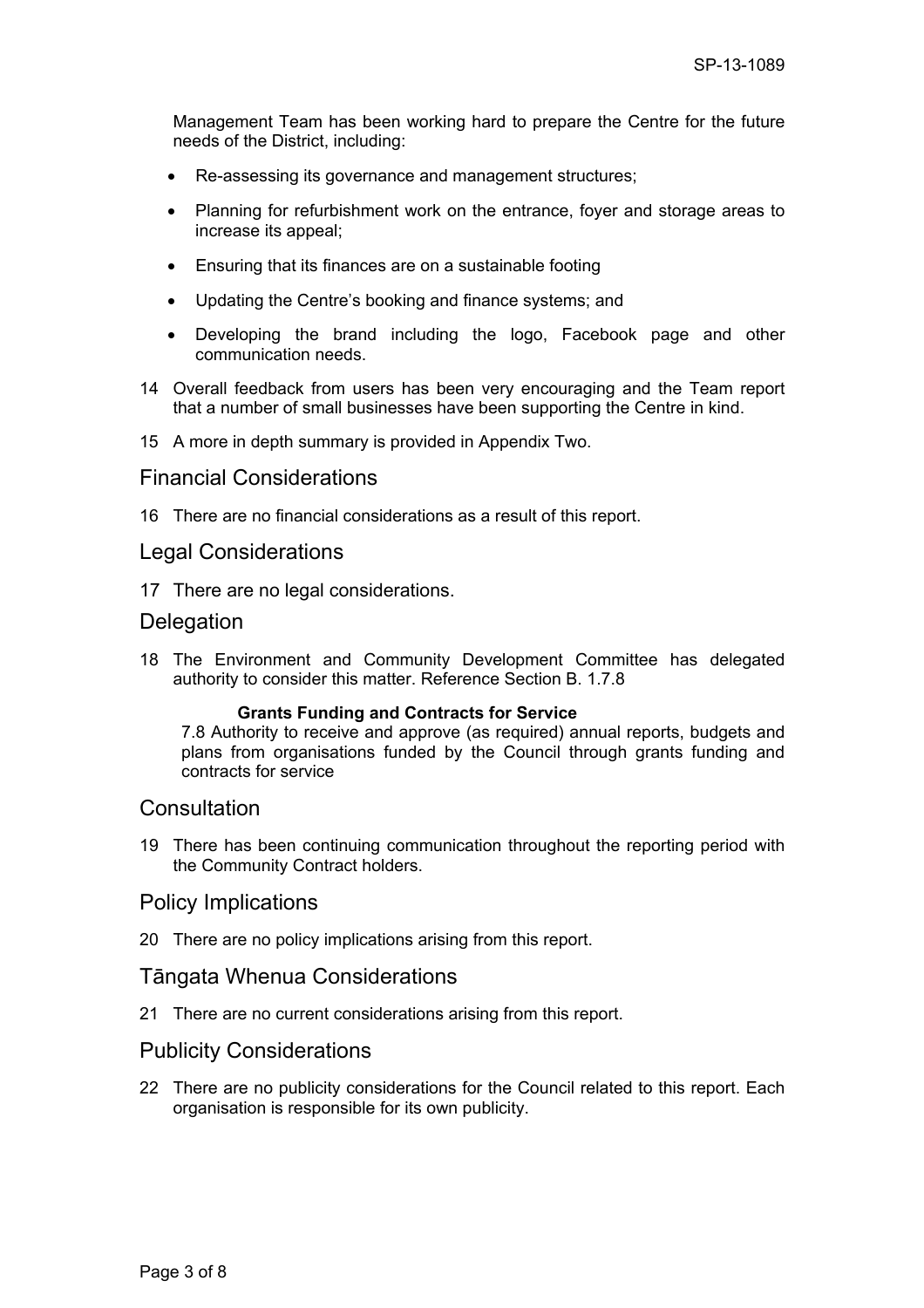# **RECOMMENDATIONS**

- 23 That the Committee notes the report on performance by Community Contract holders, as set out in Appendix Two of this report SP-13-1089.
- 24 That the Committee thanks the Community Contract holder organisations for their valuable work.
- 25 That the Committee thanks Te Newhanga Kāpiti Community Centre Management Team for their commitment and hard work towards improving the Centre's performance.

Report prepared by: **Approved for submission by:**  $\blacksquare$ 

Sam Hutcheson **Philippa Richardson** 

**Senior Social Wellbeing Advisor Acting Group Manager Strategy & Partnerships** 

# **ATTACHMENTS:**

**Appendix One: Community Contracts** 

**Appendix Two: Community Contract Report Summaries 1 July 2012 to 30 June 2013**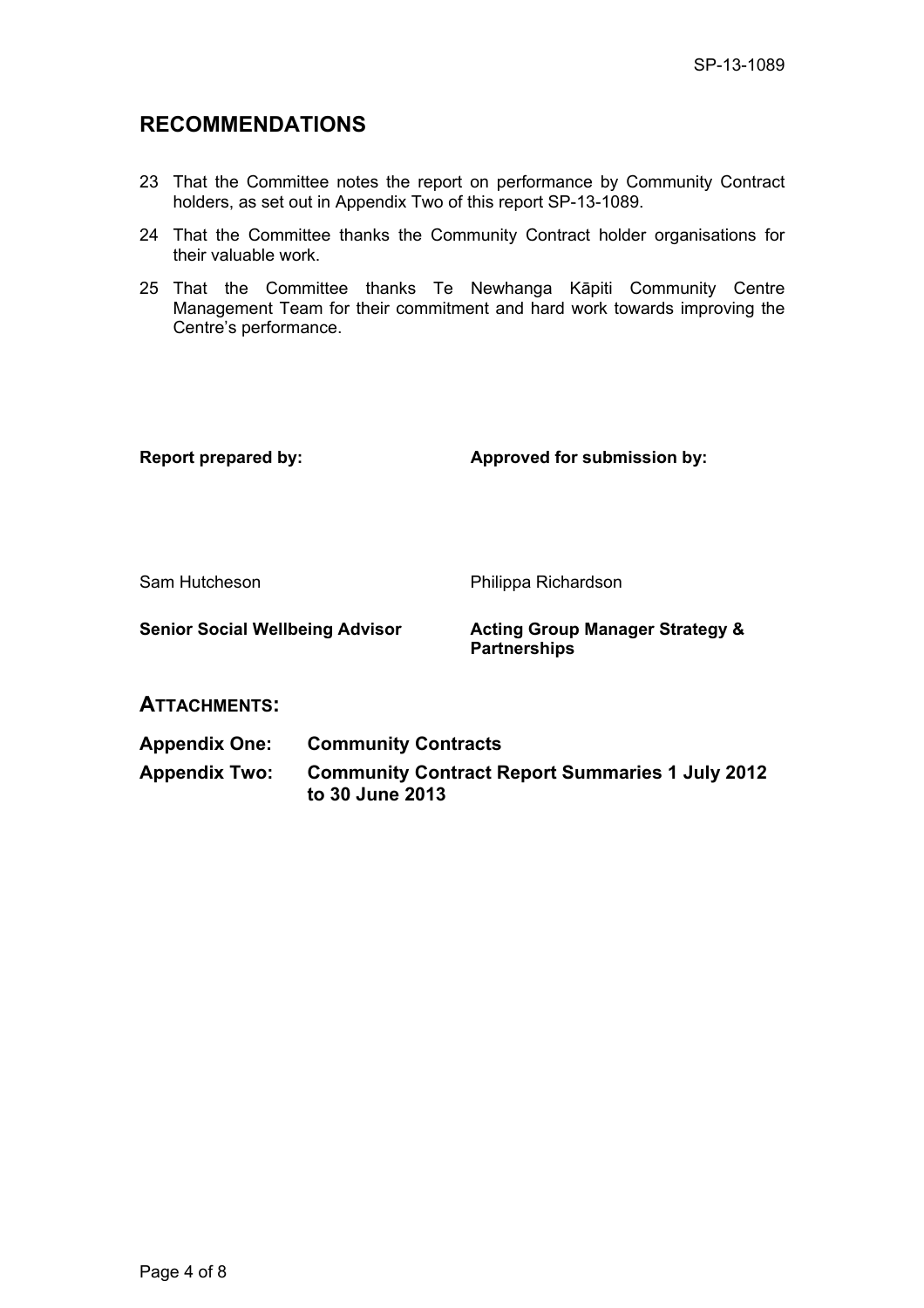| <b>External</b><br><b>Agency/Partner</b>                           | Brief description of service as required in the<br><b>Contract</b>                                                                                                                                                                                                                                             | <b>Council funding</b><br>2012/2013 |
|--------------------------------------------------------------------|----------------------------------------------------------------------------------------------------------------------------------------------------------------------------------------------------------------------------------------------------------------------------------------------------------------|-------------------------------------|
| Citizens Advice<br>Bureau Kāpiti                                   | Information, advice, referral and advocacy<br>services based in Coastlands.                                                                                                                                                                                                                                    | \$12,274                            |
| <b>Citizens Advice</b><br>Bureau Ōtaki                             | Information, advice, referral and advocacy<br>services based in Otaki town centre.                                                                                                                                                                                                                             | \$12,274                            |
| <b>Disability</b><br>Information &<br>Equipment Centre -<br>Kāpiti | Based in the Kāpiti Community Centre, they<br>provide information on disability, disability<br>equipment and disability support services. The<br>Centre also provides administrative support for<br>the Kāpiti Accessibility Advisory Group (AAG).                                                             | \$30,755 and \$5,120<br>for the AAG |
| Te Newhanga Kāpiti<br><b>Community Centre</b><br>Inc               | A facility that provides rooms and spaces for<br>community meetings, networks and activities - a<br>focus for community initiated activities.                                                                                                                                                                  | \$28,536                            |
| Kāpiti Emergency<br><b>Medical Service</b><br>Trust                | A Kāpiti based emergency medical service - now<br>a partner in the new pilot Urgent Community Care<br>service.                                                                                                                                                                                                 | \$16,801                            |
| Kāpiti Safer<br><b>Community Trust</b>                             | Promotion and coordination of crime prevention<br>initiatives in the District; provision of support<br>services for families in need; truancy services to<br>schools, Strengthening Families. Delivers the<br>Crime Prevention Plan which includes support for<br>Neighbourhood Support and Community Patrols. | \$84,974                            |
| Kāpiti Youth Support<br>(KYS)                                      | Delivers support services for young people<br>including a young mothers programme and<br>mentoring services for vulnerable young men.                                                                                                                                                                          | \$51,200                            |
| Red Cross: Kāpiti<br><b>Health Shuttle</b>                         | Provides a shuttle service to get patients to<br>hospital and outpatient appointments.                                                                                                                                                                                                                         | \$7,680                             |
| Surf Life Saving<br>New Zealand                                    | Professional life guard services over the summer<br>holidays at Ōtaki.                                                                                                                                                                                                                                         | \$20,787                            |
| Surf Life Saving<br>New Zealand                                    | Professional life guard services over the summer<br>holidays at Paekākāriki.                                                                                                                                                                                                                                   | \$20,787                            |
| St Johns: Ōtaki<br><b>Health Shuttle</b>                           | Provides a shuttle service to get patients to<br>hospital and outpatient appointments.                                                                                                                                                                                                                         | \$7,680                             |
| Volunteer Kāpiti                                                   | Provides the essential voluntary workforce<br>needed to maintain and sustain the work of the<br>community-based organisations on the Kāpiti<br>Coast.                                                                                                                                                          | \$25,600                            |
| <b>Total</b>                                                       |                                                                                                                                                                                                                                                                                                                | \$324,468                           |

# **Appendix One: Community Contracts**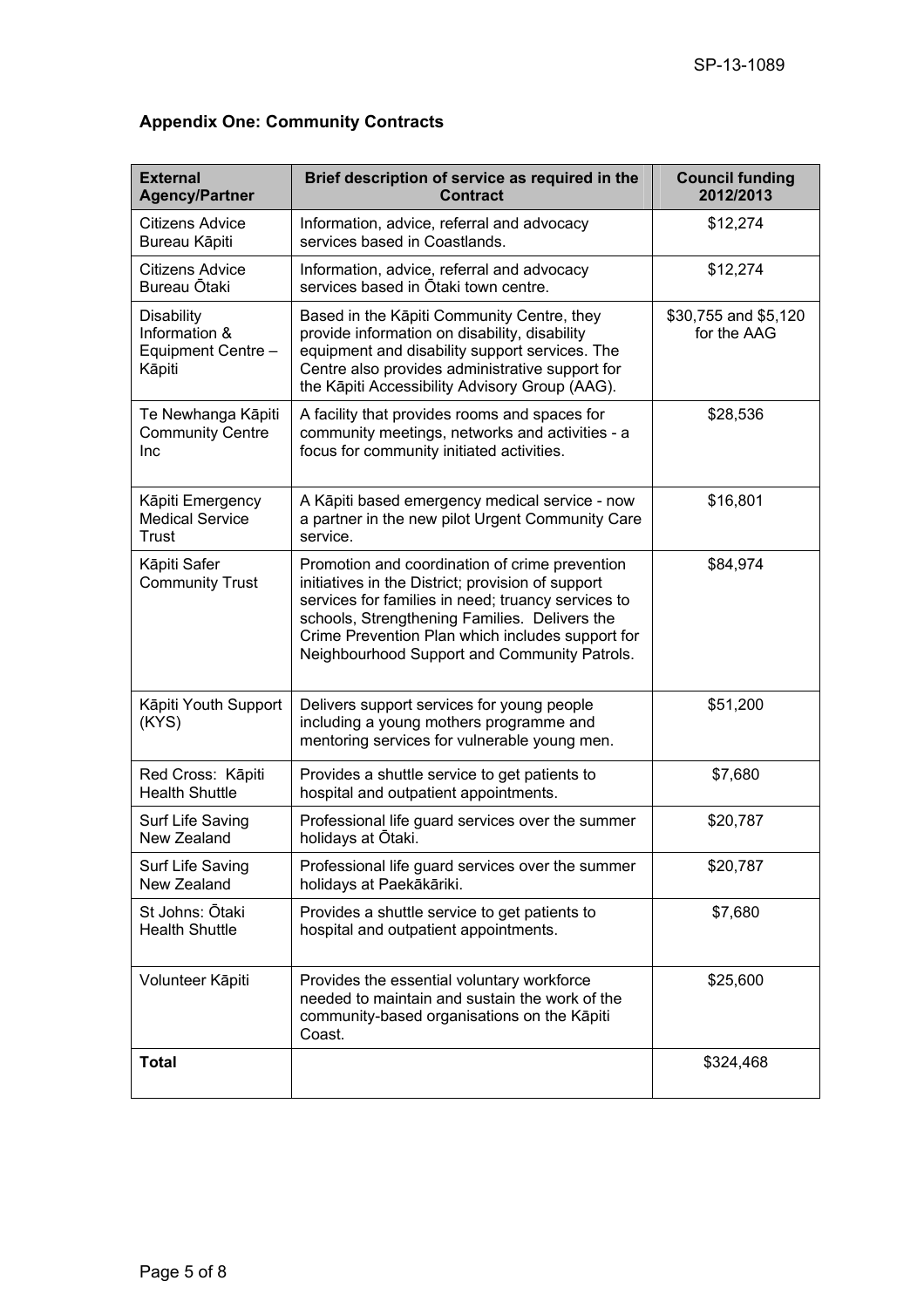### **Appendix Two**

### **Community Contract Report Summaries**

### **1 July 2012 to 30 June 2013**

### **Citizens Advice Bureau Kāpiti**

The Chair of the Bureau reports that it has been a year of consolidation rather than change. An Internal Review was done of the Bureau operations and the National Office congratulated the Bureau on the results. The Bureau continues to report benefits from the close relationship with Family Budgeting, Age Concern and Grey Power and their shared location in Coastlands.

The Bureau completed 2,748 enquiries, which is a ten per cent increase on the previous year. The largest proportion of enquiries fall within the categories of: Legal and government (25%), followed by Community (20%), Consumer matters (15%) and Family and personal issues (9%). Consumer enquiries have fallen and there has been a significant growth in the area of the Community category. The Community category includes wide range of enquiries including queries about livestock, arts, hobbies, neighbourhood disputes, Council services, and entertainment and events.

The Bureau has 38 fully trained volunteers, with five in training. Training has continued to ensure that volunteers are up to date. The free legal services is well utilised, with Whitireia Community Law Centre running three legal clinics per month as well as local lawyers being rostered on during the year.

The Chair notes that there is a noticeable change in the way resources are provided to the Bureau. Many agencies and Government departments provide on-line resources rather than paper forms and some agencies are now charging for pamphlets.

## **Citizens Advice Bureau Ōtaki**

The Chair reports that the Bureau is running smoothly. The Bureau has 30 volunteers and three probationers. Training is continuing to ensure that the volunteers are up to date. An internal review was undertaken as required by the national organisation.

There were 1,354 queries over the year, with 62% of those face to face and the rest of the enquiries taken over the phone. The high proportion of face to face queries continues to be a key feature of the Bureau. The Chair notes that the queries are generally quite complex and time consuming. The Bureau facilitates a free legal advice service.

The Bureau is well positioned and has strong relationships with other local community agencies. Donations can be dropped off for Food Bank. The Bureau also takes bookings for the Ōtaki Health Shuttle. This amounted to 580 bookings in the first half year. Equipment is stored for the Thursday Market held outside the Bureau. Members of the Bureau also have governance roles on other community organisations. One of the members is in his second year on the Citizens Advice Bureaux New Zealand Board. There is a strong focus on networking with agencies in Ōtaki.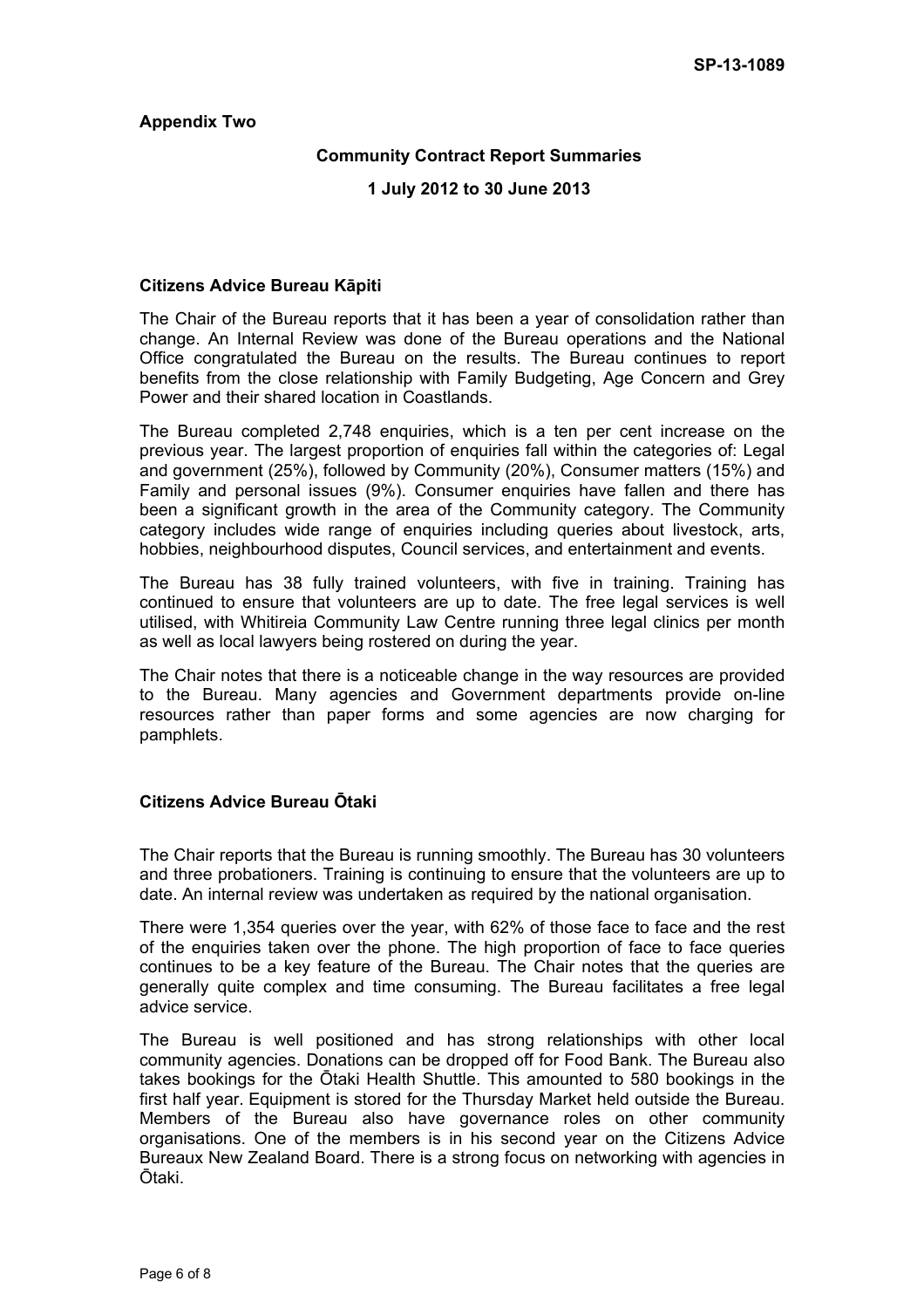### **Te Newhanga Kāpiti Community Centre**

There has been a continuing focus on strengthening the governance and management of the Centre and considerable progress has been made. The Management Team has put in considerable additional volunteer hours over the year. The Team and Council have commenced a formal review of the role of the Centre with the aim of creating a revised agreement with the Council.

The Centre now has more robust financial and administrative systems and processes to manage, market and report on the Centre's day-to-day operations. A new booking and financial system has been implemented, a new laptop, powerpoint projector and improved security measures have been purchased.

Community programmes have been run to expand the range of activities and services provides by the Centre. Initially, eleven courses were advertised and the response to this initiative was so encouraging that the Centre had four sets of programmes prior to July 2013. The programmes are bringing new people to the Centre and the feedback has been very positive. It is also providing a platform for the Centre to promote its services. Te Newhanga is also actively participating in more community activities such as the Arts Trail.

The Centre continues to be well utilised by six tenants, community groups, individuals and members of the Kāpiti business community. The tenancy agreements and rentals have been reviewed. The Centre has also been successful in attracting funding from other sources than the Council.

There has been an active work-stream aimed at promoting the Centre and work includes: a marketing plan, a face-book page, the newsletter, the website is being updated, and a brand and new logo is under development.

The Team want to invest in the facility and improve the asset. The beginning of a refurbishment of the Centre is planned this year.

#### **Red Cross reporting on the Kāpiti Health Shuttle**

The service provides a coordinated and efficient community transport service for the residents on the Kāpiti Coast. There is a particular focus on vulnerable people who would otherwise find it extremely difficult to attend District Health Board (DHB) specialist appointments. The Kāpiti Coast Transport Service has been in operation since March 2009. 982 passengers were transported to Kenepuru and Wellington over the year. They are picked up from their homes, transported to their appointments and taken home. Transport is provided by the van, and also supported by an old Red Cross branch vehicle.

All 17 drivers are volunteers, contributing 1,294 volunteer hours over the year. Red Cross reports that while the DHB benefits from the service it does not contribute financially which means that the Red Cross makes a substantial contribution to cover the deficit and maintain the service.